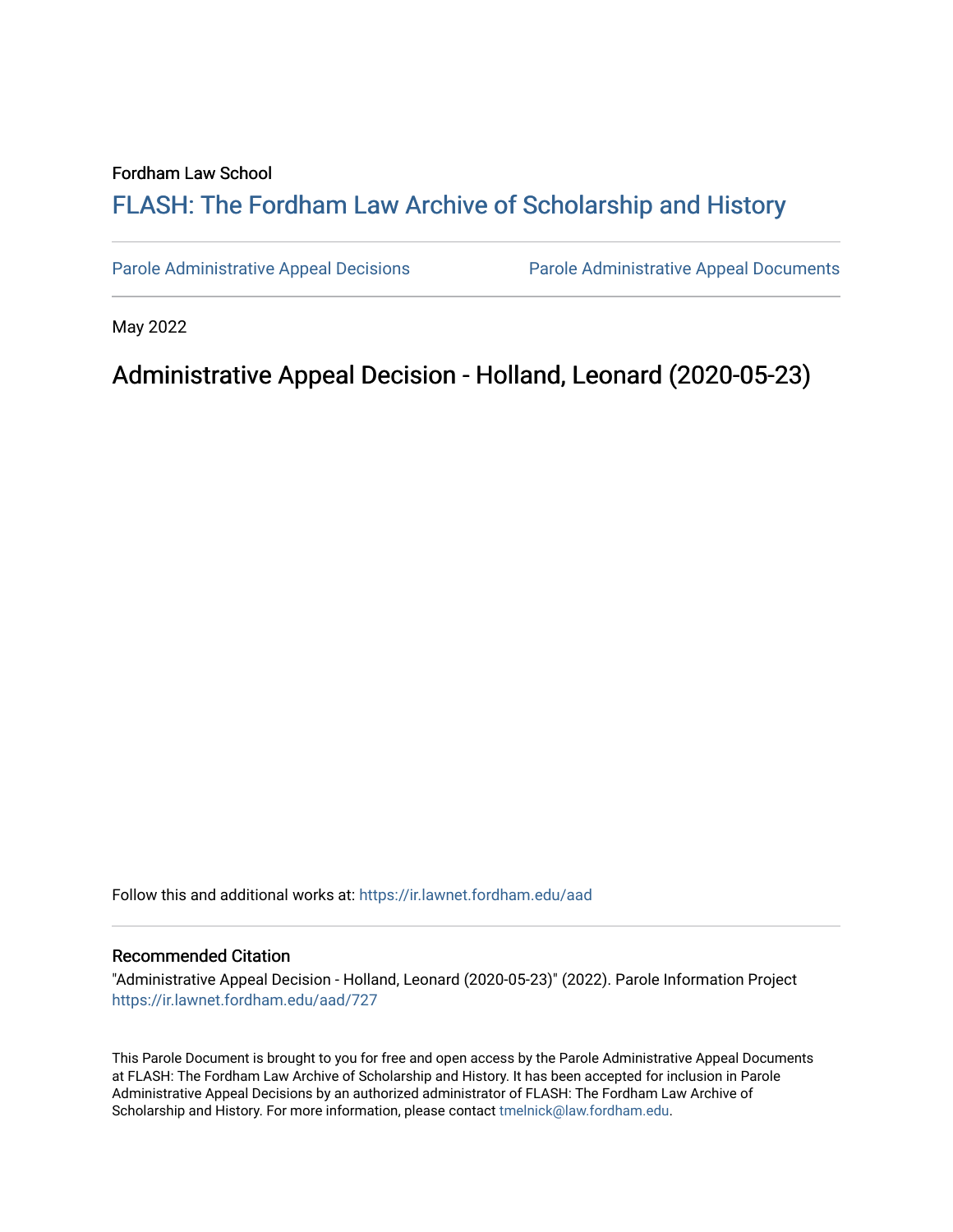#### STATE OF NEW YORK-BOARD OF PAROLE

## *ADMINISTRATIVE APPEAL DECISION NOTICE*

| Name:                                                                                   | Holland, Leonard          |                                                                                                                                                                              | <b>Facility:</b>              | Green Haven CF                                                                 |  |  |  |
|-----------------------------------------------------------------------------------------|---------------------------|------------------------------------------------------------------------------------------------------------------------------------------------------------------------------|-------------------------------|--------------------------------------------------------------------------------|--|--|--|
| <b>NYSID:</b>                                                                           |                           |                                                                                                                                                                              | Appeal<br><b>Control No.:</b> | 02-073-19 B                                                                    |  |  |  |
| DIN:                                                                                    | 91-A-7095                 |                                                                                                                                                                              |                               |                                                                                |  |  |  |
| Appearances:                                                                            |                           | Leonard Holland 91A7095<br>Green Haven Correctional Facility<br>594 State Route 216<br>P.O. Box 4000<br>Stormville, New York 12582                                           |                               |                                                                                |  |  |  |
| Decision appealed:                                                                      |                           | January 2019 decision, denying discretionary release and imposing a hold of 15<br>months.                                                                                    |                               |                                                                                |  |  |  |
| Board Member(s)<br>who participated:                                                    |                           | Davis, Cruse                                                                                                                                                                 |                               |                                                                                |  |  |  |
| Papers considered:                                                                      |                           | Appellant's Brief received February 19, 2019                                                                                                                                 |                               |                                                                                |  |  |  |
| Appeals Unit Review: Statement of the Appeals Unit's Findings and Recommendation        |                           |                                                                                                                                                                              |                               |                                                                                |  |  |  |
| Records relied upon:                                                                    |                           | Pre-Sentence Investigation Report, Parole Board Report, Interview Transcript, Parole<br>Board Release Decision Notice (Form 9026), COMPAS instrument, Offender Case<br>Plan. |                               |                                                                                |  |  |  |
| Final/Determination:<br>The undersigned determine that the decision appealed is hereby: |                           |                                                                                                                                                                              |                               |                                                                                |  |  |  |
|                                                                                         |                           |                                                                                                                                                                              |                               | Affirmed $\sqrt{V}$ Vacated, remanded for de novo interview ___ Modified to    |  |  |  |
|                                                                                         | Commissioner              |                                                                                                                                                                              |                               |                                                                                |  |  |  |
|                                                                                         |                           | Affirmed                                                                                                                                                                     |                               | $\leq$ Vacated, remanded for de novo interview $\_\_\_\$ Modified to $\_\_\_\$ |  |  |  |
| Commissioner                                                                            |                           |                                                                                                                                                                              |                               |                                                                                |  |  |  |
| Vacated, remanded for de novo interview __ Modified to<br>Affirmed                      |                           |                                                                                                                                                                              |                               |                                                                                |  |  |  |
|                                                                                         | Commis <del>sione</del> r |                                                                                                                                                                              |                               |                                                                                |  |  |  |

### If the Final Determination is **at** variance with Findings **and Recommendation of Appeals Unit, written**  reasons for the Parole Board's determination **must** be annexed hereto.

This Final Determination, the related Statement of the Appeals Unit's Findings and the separate findings of the Parole Board, if any, were mailed to the Inmate and the Inmate's Counsel, if any, on  $\frac{5}{2}$   $\frac{3}{18}$ 

Distribution: Appeals Unit - Appellant - Appellant's Counsel - Inst. Parole File - Central File P-2002(B) (11/2018)

/